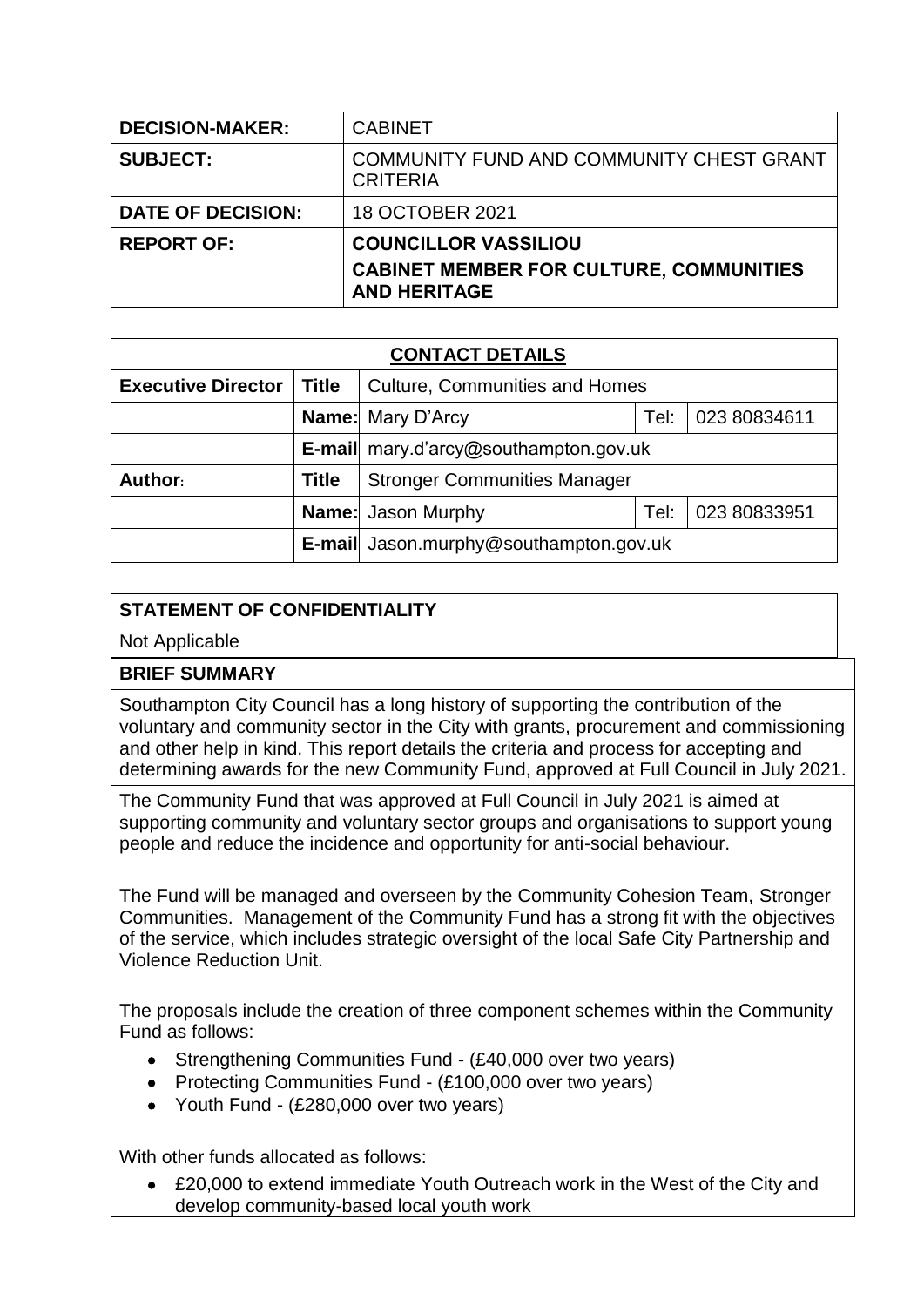- £50,000 for a multi-purpose engagement vehicle for outreach work in key sites across the City
- £10,000 (over two years) for communications, promotional and engagement work with young people. The Total sum to be awarded over two years is £500,000

A Community Grants and Fundraising post was created in April 2021 as part of the Stronger Communities Team redesign. The post holder will be responsible for the administration of all grants currently within the Culture Communities and Homes portfolio including:

- Community Chest
- Violence Reduction Unit
- Community Safety
- Cultural and Heritage organisations
- Events
- Public Health community grants and
- Community Fund

There have been challenges to the recruitment to this post, but an interim solution has now been put in place to ensure the smooth running of future grant administration across all Community Grant Funding processes.

|    | <b>RECOMMENDATIONS:</b>                                                                                                                                                                                                                                                                                                                                                                                                                                                                                                                                                                                                                             |                                                                                                                                                                                                                                                                                                                                                                                                                                                                     |  |  |
|----|-----------------------------------------------------------------------------------------------------------------------------------------------------------------------------------------------------------------------------------------------------------------------------------------------------------------------------------------------------------------------------------------------------------------------------------------------------------------------------------------------------------------------------------------------------------------------------------------------------------------------------------------------------|---------------------------------------------------------------------------------------------------------------------------------------------------------------------------------------------------------------------------------------------------------------------------------------------------------------------------------------------------------------------------------------------------------------------------------------------------------------------|--|--|
|    | (i)                                                                                                                                                                                                                                                                                                                                                                                                                                                                                                                                                                                                                                                 | Agree the criteria and process for applications to the Community Fund<br>as set out in Appendix One.                                                                                                                                                                                                                                                                                                                                                                |  |  |
|    | (ii)                                                                                                                                                                                                                                                                                                                                                                                                                                                                                                                                                                                                                                                | Delegate authority to the Executive Director for Communities, Culture,<br>and Homes following consultation with the Cabinet Member for<br>Communities, Culture & Heritage to determine the outcome of<br>Community Fund applications.                                                                                                                                                                                                                               |  |  |
|    |                                                                                                                                                                                                                                                                                                                                                                                                                                                                                                                                                                                                                                                     | <b>REASONS FOR REPORT RECOMMENDATIONS</b>                                                                                                                                                                                                                                                                                                                                                                                                                           |  |  |
| 1. | The Council is committed to continuing to support community, voluntary and<br>social enterprises and others through grant funding that supports the ambitions<br>and priorities of the Council as laid out in its Corporate Plan and aligned<br>strategies. In July 2021, the Council approved a budget of £500,000 over two<br>years to support community, sport, youth, resident and other organisations to<br>access funding to support the delivery of youth and diversionary activities, as<br>well as environmental changes that may impact on the incidence of anti-social<br>behaviour and provide alternative activities for young people. |                                                                                                                                                                                                                                                                                                                                                                                                                                                                     |  |  |
| 2. | The Council is committed to making the process for accessing this temporary<br>fund as streamlined and agile as possible so that more support can be provided<br>to applicants in terms of promotion, advice at the point of application, and<br>oversight of the grants once awarded.                                                                                                                                                                                                                                                                                                                                                              |                                                                                                                                                                                                                                                                                                                                                                                                                                                                     |  |  |
|    |                                                                                                                                                                                                                                                                                                                                                                                                                                                                                                                                                                                                                                                     | ALTERNATIVE OPTIONS CONSIDERED AND REJECTED                                                                                                                                                                                                                                                                                                                                                                                                                         |  |  |
| 3. |                                                                                                                                                                                                                                                                                                                                                                                                                                                                                                                                                                                                                                                     | Apply the current Community Chest Grant Process to the Community<br>Fund: The Community Chest Grant process also operated by the Stronger<br>Communities Team is used to process applications twice yearly, for a much<br>smaller, longer term fund. This option has been considered and is not<br>recommended as it is inconsistent with the application of a larger and temporary<br>fund, with the need to allocate all funds by March 2023. It is therefore not |  |  |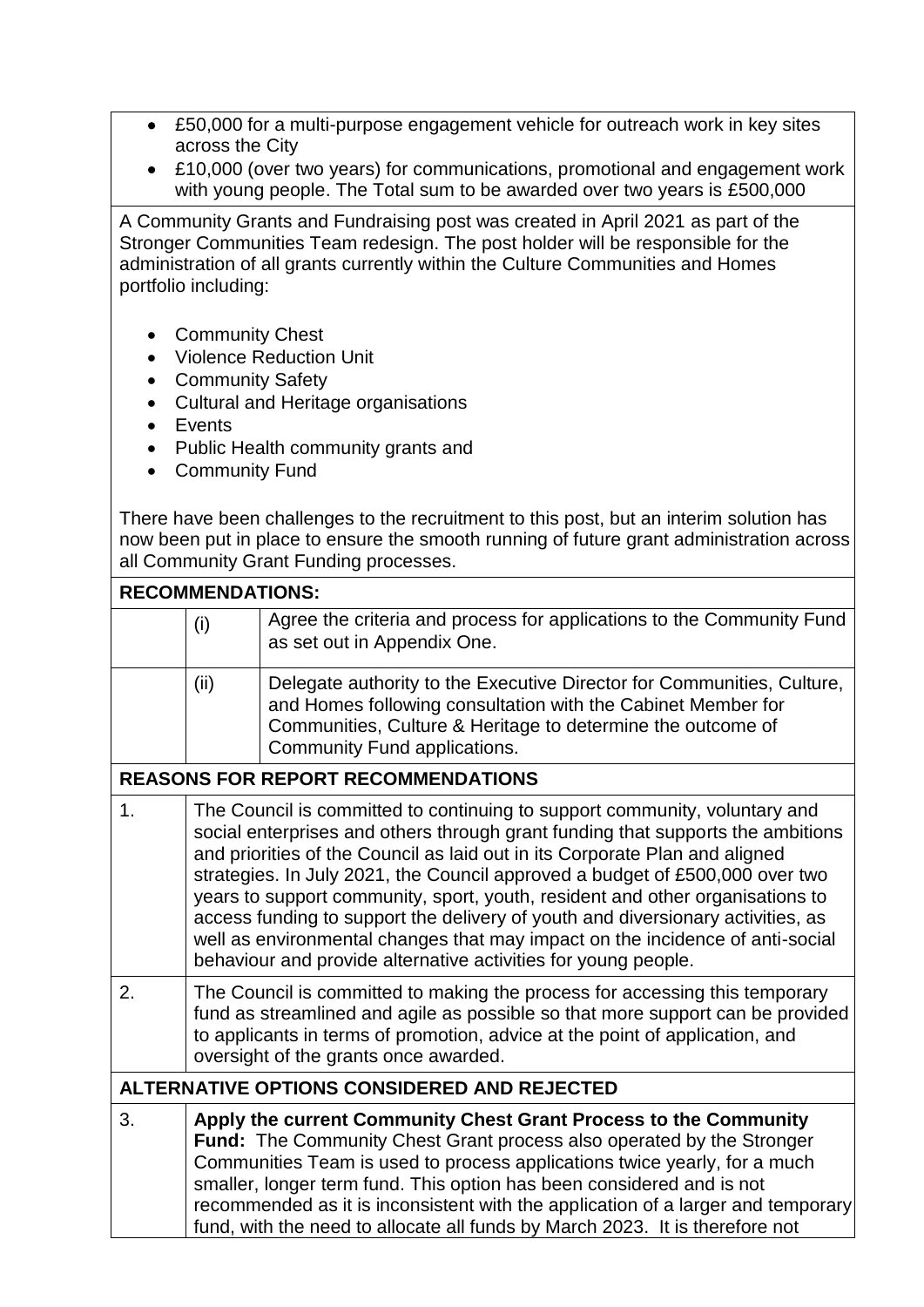|                           | proposed as the ability of the council to respond would be less agile, whilst<br>reducing the ability of the Team to engage with potential applicants' pre-<br>application and those awarded grants, post award.                                                                                                                                                                                          |  |  |  |
|---------------------------|-----------------------------------------------------------------------------------------------------------------------------------------------------------------------------------------------------------------------------------------------------------------------------------------------------------------------------------------------------------------------------------------------------------|--|--|--|
|                           | <b>DETAIL (Including consultation carried out)</b>                                                                                                                                                                                                                                                                                                                                                        |  |  |  |
| $\overline{4}$            | In administering this fund, the Stronger Communities Team will work with the<br>Council's Communications Team to design and deliver a communications plan<br>to ensure that:                                                                                                                                                                                                                              |  |  |  |
|                           | The Council's commitment to address anti-social behaviour and crime<br>issues in the allocation of the Community Fund is made clear and that<br>the aim is to achieve positive outcomes for our residents<br>Grant Funding rounds (including Community Chest, Events and others)<br>$\bullet$<br>are published effectively<br>Funded activities or improvements are celebrated and promoted,<br>$\bullet$ |  |  |  |
|                           | including through regional and national media<br>That decisions about awards are fully published and available for public<br>scrutiny                                                                                                                                                                                                                                                                     |  |  |  |
|                           | That the outputs and outcomes from grant funding are monitored and<br>where possible included in any evaluations of effectiveness                                                                                                                                                                                                                                                                         |  |  |  |
|                           | This will be undertaken, in liaison with the Cabinet Member for Communities,<br>Culture and Heritage, the Council's Communication Team and the successful<br>applicant themselves.                                                                                                                                                                                                                        |  |  |  |
|                           | An Equality Impact Safety Assessment has been completed that indicates there<br>are no negative impacts that will adversely impact on the protected<br>characteristics of residents.                                                                                                                                                                                                                      |  |  |  |
|                           | <b>RESOURCE IMPLICATIONS</b>                                                                                                                                                                                                                                                                                                                                                                              |  |  |  |
|                           | <b>Capital/Revenue</b>                                                                                                                                                                                                                                                                                                                                                                                    |  |  |  |
| 5.                        | The budget for the Community Fund was agreed by Council in July 2021. The<br>proposals in this report set out the governance arrangements surrounding the<br>Fund itself and is aligned to budget envelope of £0.5M agreed across 2021/22<br>and 2022/23.                                                                                                                                                 |  |  |  |
| <b>Property/Other</b>     |                                                                                                                                                                                                                                                                                                                                                                                                           |  |  |  |
| 6.                        | Applications to the Protecting Communities Fund will require a panel of relevant<br>SCC Depts such as Property, City Services and Housing, as well as partners<br>(including Police) to review applications and ensure suggested works comply<br>with legislation and policy. Any approved works will be costed and resourced<br>with the involvement of the SCC Depts.                                   |  |  |  |
| 7.                        | Stronger Communities is appointing a Grant Funding Officer who will manage<br>and oversee the Grant Funding rounds, award, grant monitoring and<br>administration.                                                                                                                                                                                                                                        |  |  |  |
| <b>LEGAL IMPLICATIONS</b> |                                                                                                                                                                                                                                                                                                                                                                                                           |  |  |  |
|                           | Statutory power to undertake proposals in the report:                                                                                                                                                                                                                                                                                                                                                     |  |  |  |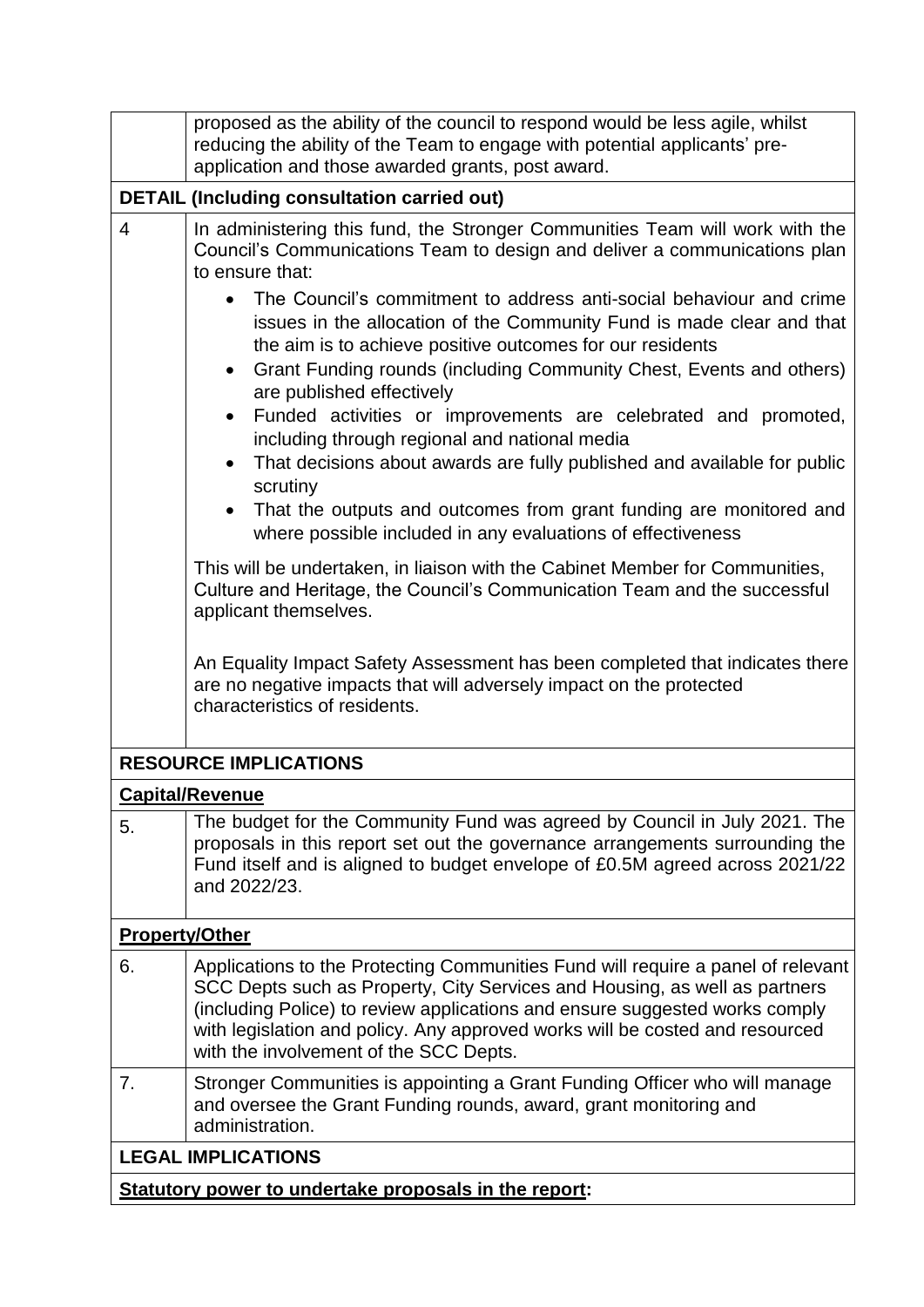| 8.  | Section 1 of the Localism Act 2011 permits a council to do anything that an<br>individual may do whether or not normally undertaken by a local authority (the<br>General Power of Competence). The power is subject to any pre or post<br>commencement restrictions on the use of the power (none of which apply in this<br>case).                                                                                                                                                                                                                                            |
|-----|-------------------------------------------------------------------------------------------------------------------------------------------------------------------------------------------------------------------------------------------------------------------------------------------------------------------------------------------------------------------------------------------------------------------------------------------------------------------------------------------------------------------------------------------------------------------------------|
|     | <b>Other Legal Implications:</b>                                                                                                                                                                                                                                                                                                                                                                                                                                                                                                                                              |
| 9.  | The Council recognises its equalities duties and in making decisions will pay<br>due regard to the need to eliminate discrimination and promote equality and to<br>undertake Equality and Safety Impact Assessments (ESIAs). An ESIA has<br>been undertaken which does not identify any detrimental impacts for<br>communities or residents with protected characteristics. The fund has the<br>potential to benefit communities positively. The Executive Director for<br>Communities, Culture and Homes will be mindful of this when making a decision<br>to award a grant. |
|     | <b>RISK MANAGEMENT IMPLICATIONS</b>                                                                                                                                                                                                                                                                                                                                                                                                                                                                                                                                           |
| 10. | Insufficient applications to use the whole fund;                                                                                                                                                                                                                                                                                                                                                                                                                                                                                                                              |
|     | Effective communication of grant funding rounds, through Webinars and<br>promotion of the funds and what they are setting out to achieve, including<br>effective communications with our Elected Members                                                                                                                                                                                                                                                                                                                                                                      |
| 11. | Poor performance from Groups awarded funding;                                                                                                                                                                                                                                                                                                                                                                                                                                                                                                                                 |
|     | Clear performance reporting and expected outcomes/achievements will be<br>documented in the Grant Agreements with the Stronger Communities Team<br>monitoring this.                                                                                                                                                                                                                                                                                                                                                                                                           |
| 12. | <b>Misuse of Grant Funds by Groups;</b>                                                                                                                                                                                                                                                                                                                                                                                                                                                                                                                                       |
|     | Criteria will be set for funds to ensure that only suitable organisations, groups or<br>charities are awarded grants, with relevant checks being made where required                                                                                                                                                                                                                                                                                                                                                                                                          |
| 13. | Projects are not supported or cause a negative impact on communities;<br>Involvement of the Cabinet Member for Communities, Culture and Heritage and<br>community engagement will ensure applications meet with local need and<br>address relevant local issues for communities. The Panel for the Protecting<br>Communities Fund (see Appendix One) will ensure that relevant technical<br>advice is sought before any scheme goes ahead. Data on Crime and ASB will<br>be included in briefings for applicants                                                              |
| 14. | Appeal or complaint to the LGSO about an award or decision not to<br>award;                                                                                                                                                                                                                                                                                                                                                                                                                                                                                                   |
|     | Clear criteria and clear record keeping of decision making and process and<br>publication<br>published<br>οf<br>all<br>awards<br>is<br>at<br>https://www.southampton.gov.uk/people-places/grants-funding/grants-<br>awarded/                                                                                                                                                                                                                                                                                                                                                  |
| 15  | Funding is withdrawn because of other SCC priorities.                                                                                                                                                                                                                                                                                                                                                                                                                                                                                                                         |
|     | The Community Fund agreed budget is allocated for this purpose, with with Full<br>Council approval. Any change to this would form part of future Council decision<br>making and budget setting including potentially, consultation.                                                                                                                                                                                                                                                                                                                                           |
|     | POLICY FRAMEWORK IMPLICATIONS                                                                                                                                                                                                                                                                                                                                                                                                                                                                                                                                                 |